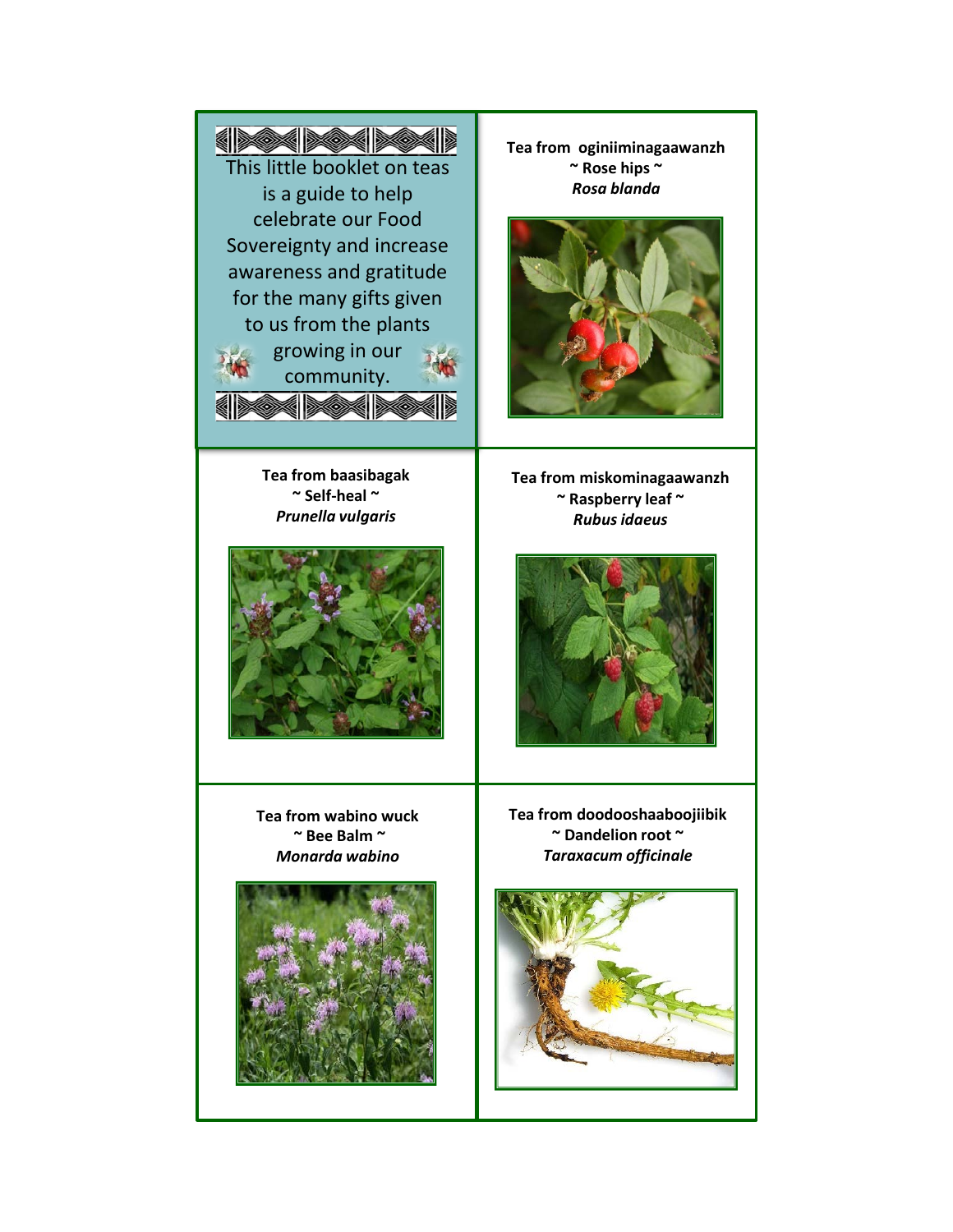| Tea from oginiiminagaawanzh<br>~ Rose hips ~ Rosa blanda                                                                                                                                                                                                                                                                                                                                                                                                                                                                                                                                                                                                                                                                                                                                                                                                                                          | A general Guide to Preparation of<br><b>Herbal Teas</b>                                                                                                                                                                                                                                                                                                                                                                                                                                                                   |
|---------------------------------------------------------------------------------------------------------------------------------------------------------------------------------------------------------------------------------------------------------------------------------------------------------------------------------------------------------------------------------------------------------------------------------------------------------------------------------------------------------------------------------------------------------------------------------------------------------------------------------------------------------------------------------------------------------------------------------------------------------------------------------------------------------------------------------------------------------------------------------------------------|---------------------------------------------------------------------------------------------------------------------------------------------------------------------------------------------------------------------------------------------------------------------------------------------------------------------------------------------------------------------------------------------------------------------------------------------------------------------------------------------------------------------------|
| Rose hips are an excellent source of vitamin C; they<br>contain 50% more vitamin C than oranges. These<br>fruits can be soaked in water overnight and then<br>cooked in the water for about half an hour to make<br>delicious sauces or jelly.<br>Because of the high vitamin C content, they are an<br>excellent immune system booster, and often used as<br>a supplement to prevent or treat a cold. The fruit<br>acids and pectin in rose hip tea is a mild diuretic and<br>laxative. It is used to improve, and relieve the<br>symptoms of kidney disorders, or to help in the case<br>of mild constipation.<br>To make the tea simply pour a cup boiling water over<br>a tablespoon of crushed, dried hips and let steep.<br>A delicious tea can also be made from the rose<br>petals, another good source of Vitamin C<br>Rose petal tea relieves menstrual cramps and is<br>heart-healthy. | Bruise or break fresh flowers and<br>leaves and put into a tea cup -<br>typically 4-5 leaves per cup<br>Pour one cup of boiling water over<br>herbs and steep for 15 to 20 minutes.<br>Sweeten to desired taste (honey,<br>maple sugar, stevia, brown sugar).<br>Consider combining several herbs to<br>$\bullet$<br>make a more potent and flavorful<br>tea.<br>Teas are usually sipped hot, but may<br>be iced or chilled for summertime<br>refreshment.<br>Store brewed tea in refrigerator for a<br>maximum of 2 days |
| Tea from miskominagaawanzh<br>~ Raspberry leaf ~<br><b>Rubus idaeus</b>                                                                                                                                                                                                                                                                                                                                                                                                                                                                                                                                                                                                                                                                                                                                                                                                                           | <b>Tea from baasibagak</b><br>~ Self-heal ~ Prunella vulgaris                                                                                                                                                                                                                                                                                                                                                                                                                                                             |
| With a silvery shimmer on the leaf's<br>underside that is reminiscent of the<br>moon's glow, our grandmothers have used<br>raspberry leaf for thousands of years<br>during their moon time for menstrual<br>support, relieving menstrual cramps and<br>during pregnancy as a healthy tonic to<br>help prepare the womb for childbirth.<br>This tea has gently nurturing properties<br>Add boiling water to a sprig of leaves and<br>steep for 15-20 minutes. Drink hot or<br>cold.                                                                                                                                                                                                                                                                                                                                                                                                                | You very well may have Prunella<br>growing in your lawn - consider<br>harvesting it for a wonderful tea or<br>adding the edible leaves to a salad.<br>Natural healers say eating the leaves will<br>change the course of a chronic disease.<br>A tea made from the leaves and flowers<br>works well to reduce a fever. Drinking a<br>little of this tea daily is good for general<br>well-being. It is a sister to the mint<br>plant.                                                                                     |
| Tea from doodooshaaboojiibik<br>~ Dandelion root ~<br><b>Taraxacum officinale</b><br>The root and the greens of the dandelion are high<br>in nutrients, especially potassium. Both leaves and<br>roots offer an array of impressive and diverse<br>benefits to health.<br>Dandelion greens can be steamed, sautéed or<br>eaten raw. They have an earthy, bitter taste.<br>Dandelion roots can be powdered and roasted for<br>use as a coffee substitute. Fresh roots steeped in<br>hot water make an herbal tea used as a general<br>stimulant to the digestive system, especially to the<br>urinary organs, and is used to alleviate kidney and<br>liver disorders.<br>Dandelion roots contain substantial levels of<br>vitamins A, B-complexes, C, and D, as well as                                                                                                                            | Tea from wabino wuck<br>$\sim$ Bee Balm $\sim$<br>Monarda wabino<br>Bee balm, sometimes called Oswego<br>tea, is a member of the mint family.<br>Tea brewed from the leaves is good for<br>improving digestive issues, alleviating<br>gas, poor appetite, colic, and bloating.<br>Symptoms of nausea and vomiting are<br>soothed.<br>can also been used to lessen<br>It<br>menstrual cramps. One can also gargle<br>with the tea to freshen the breath.                                                                   |
| minerals<br>beneficial<br>such<br>iron,<br>as<br>magnesium,<br>potassium,<br>manganese,<br>zinc,                                                                                                                                                                                                                                                                                                                                                                                                                                                                                                                                                                                                                                                                                                                                                                                                  | Oswego tea can be used as a calming<br>agent for the nerves or to relax one in                                                                                                                                                                                                                                                                                                                                                                                                                                            |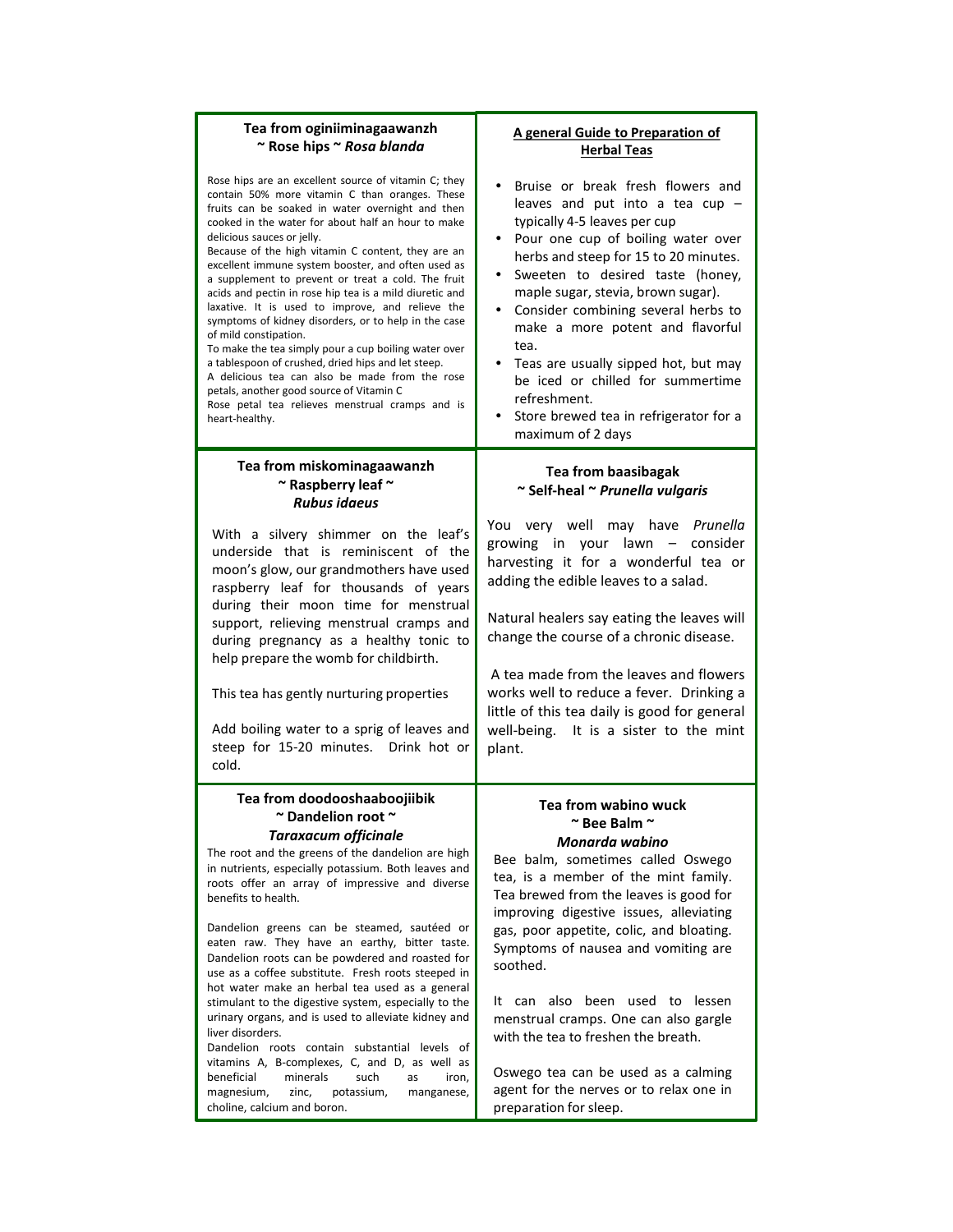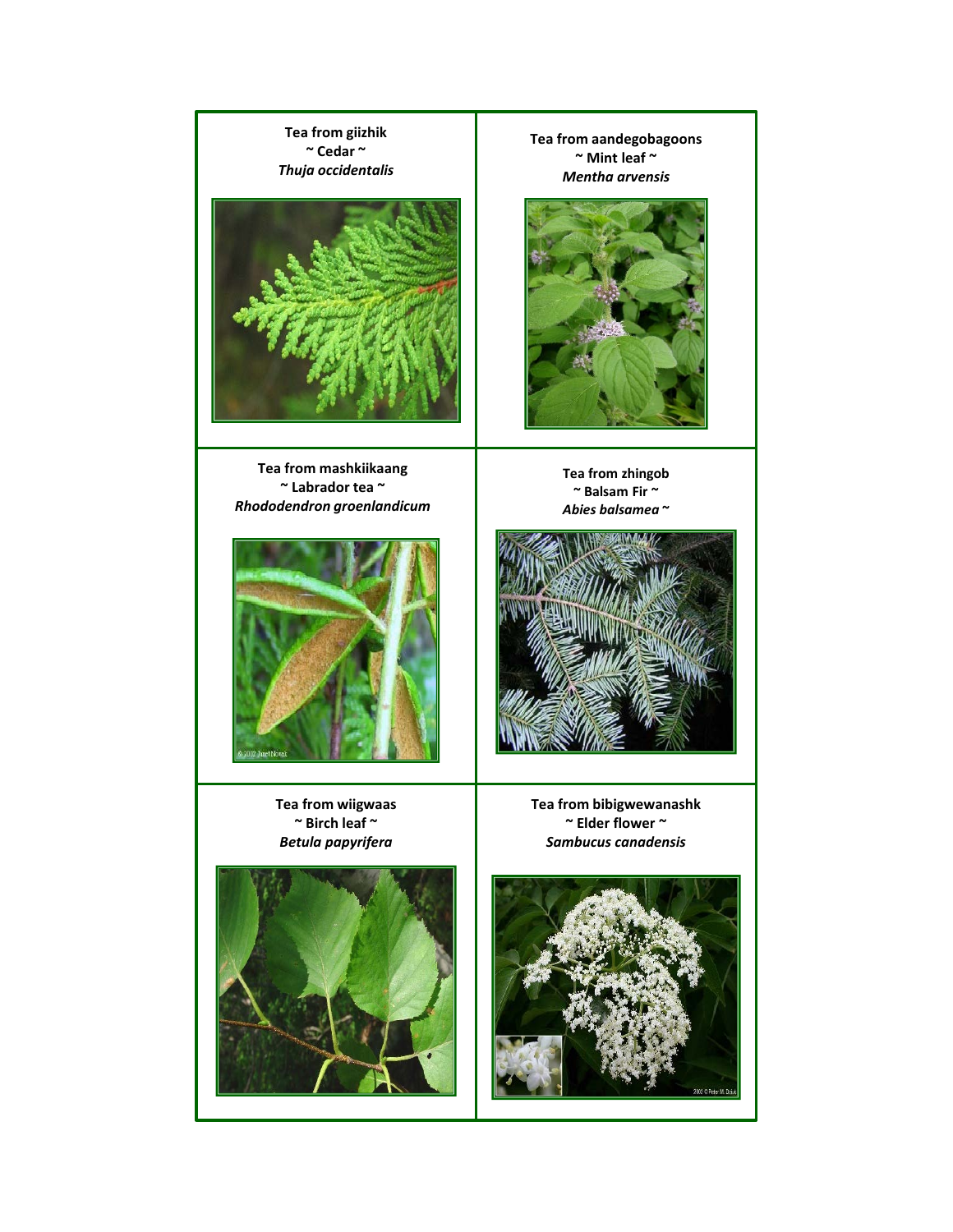# **Tea from aandegobagoons ~ Mint leaf ~**

Many are the benefits of peppermint leaf tea. This refreshing tea relieves an upset stomach. Its calmative properties can leave you relaxed, release stress, and ease mental pressure.

Peppermint tea helps in aiding weight loss, reduces heartburn, induces sleep and provides satiety, further helping you to lose weight.

For a rejuvenating tea, add 5-10 leaves to a cup and add hot water. Also delicious cold.

### **Tea from zhingob ~ Balsam Fir ~** *Abies balsamea*

Balsam fir needles steeped in hot water make a refreshing wintertime tea. They have great medicinal value in helping to relieve the symptoms of colds. They are also high in Vitamin C.

The tea is also useful to alleviate the discomfort from asthma.

Resin from the bark of the tea has antibacterial compounds that can be applied to a wound to prevent infection.

To make the tea, add a few sprigs of balsam fir needles to a cup of hot water and steep for a few minutes.

## **Tea from bibigwewanashk ~ Elder flower ~**  *Sambucus canadensis*

Gathering the flowers of the Elderberry plant will take you to wet ground near the borders of forests and thickets. The shrubs are scattered in marshes and moist meadows.

Elderflower works like insulin to lower blood sugar. The flowers – and the fruits -- have antioxidant properties and an antiviral effect, which is why they are appreciated to help fight off colds and flu.

A cluster of Elder flowers can be brewed as an herbal tea. Just add hot water. The addition of some maple sugar and lemon and serving the beverage chilled makes a delicious and refreshing summer tonic.

# **Tea from giizhik ~ Cedar ~** *Thuja occidentalis*

**Mentha arvensis The Northern White Cedar is the Tree of** Life. She is one of our Four Medicines and respected as Grandmother. Cedar provides us with many gifts other than tea.

> A small sprig of cedar put into a cup with hot water poured over it, is sufficient to make a delicious tea high in vitamin C and stimulate your immune system.

A chemical ingredient in Cedar, thujone, is strong medicine and in large quantities may do harm to the kidneys and liver, so it is best to drink this tea weak and drink it not too frequently.

# **Tea from mashkiikaang ~ Labrador tea ~**  *Rhododendron groenlandicum*

To make a tea rich in Vitamin C, steep one heaping teaspoonful of leaves or flowers per cup in boiling water for 5 minutes. The color should be a clear, pale amber-orange. In addition, *mashkiikaang* can be mixed with black tea for a more aromatic drink. Many are the beneficial medicines found in this plant of the wetland bogs. Labrador tea, when spilled over the rocks in a sweat lodge, wonderfully perfumes the air.

**Be Aware**: Labrador tea can cause drowsiness. It is best to drink only dilute infusions of this tea. Like other plants in the Heath family, Labrador tea leaves contain substances that may cause adverse effects including headache, cramps, or indigestion. It also contains narcotic substances and an active oil, *ledol*, that may have a restorative effect like caffeine, but which can cause cramps and paralysis in large doses.

## **Tea from wiigwaas ~ Birch leaf ~** *Betula papyrifera*

Many are the healing gifts from Grandfather Birch. Birch leaf tea can be highly effective at alleviating pain in the joints. Not only does it have beneficial anti-inflammatory properties that reduce swelling in the joints, but it also contains salicylate, a known natural pain reliever. Birch-leaf tea can noticeably ease discomfort in aching joints.

As a diuretic, birch tea proves to be an excellent natural remedy for maintaining the health of your kidneys and bladder. By increasing the frequency of urination, birch tea helps to flush out toxins, waste and excess fluid from the body. This is particularly useful for reducing the risk of kidney stones.

Harvest 5-10 leaves from a birch, giving thanks, put into a cup and add boiling water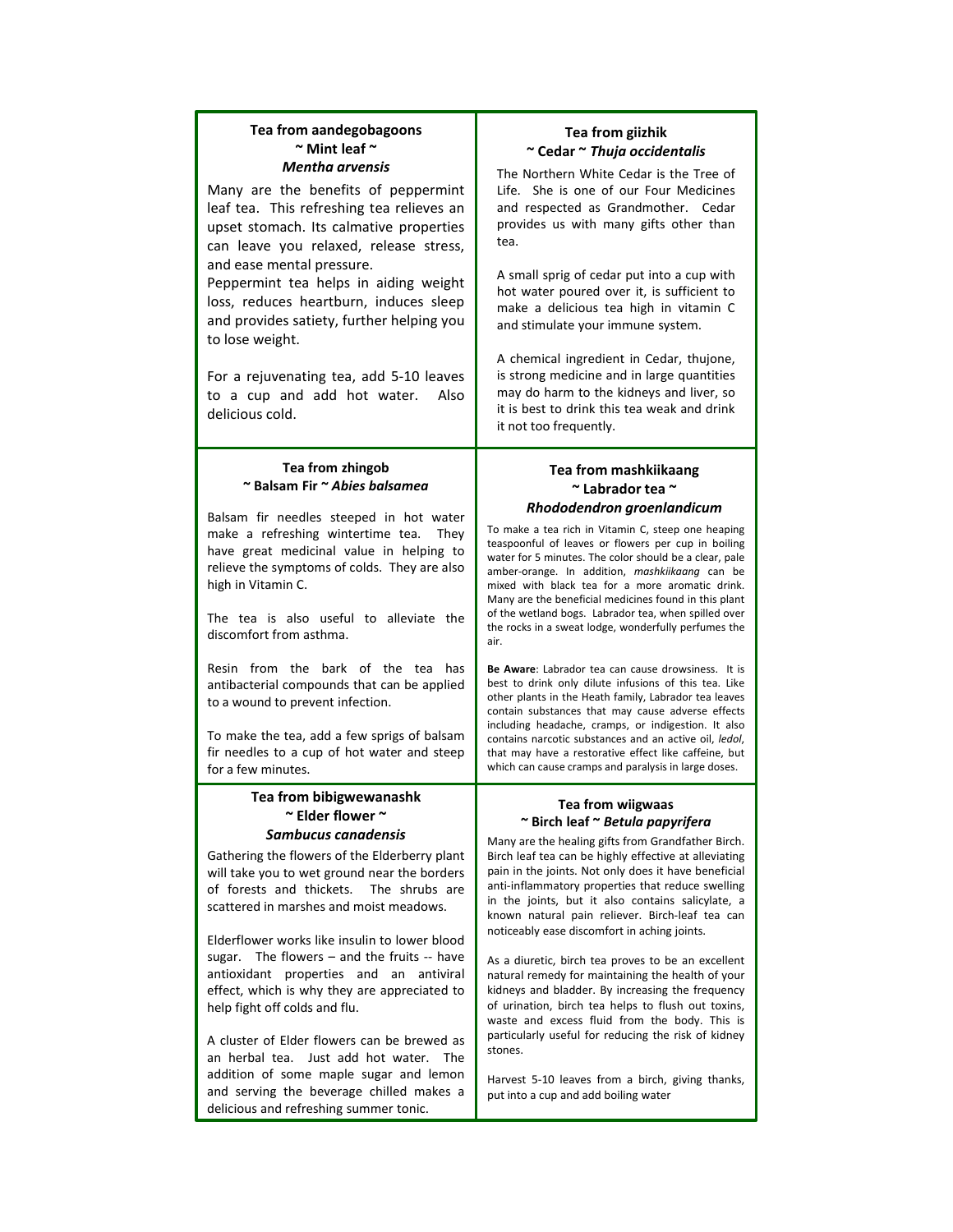